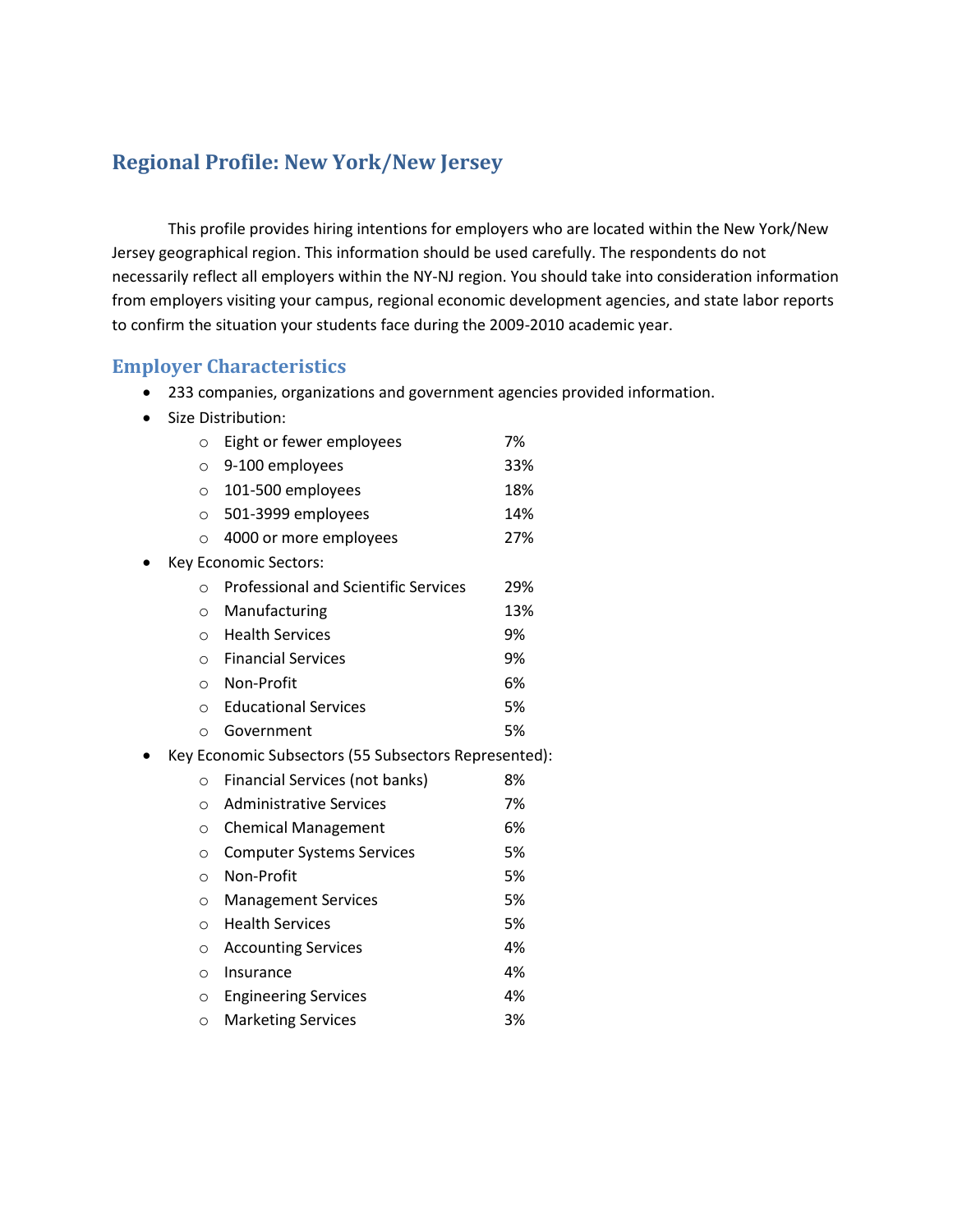#### **Hiring Intentions**

- Definitely Hire This Year 29% • Possibly Hire This Year 22% Uncertain About Hiring 36%
- Not Hiring This Year 13%

### **Hiring Targets for 2009-2010**

| <b>Degree</b>              | Hired in 2009 | <b>Anticipated in 2010</b> | <b>Percent Change</b> |
|----------------------------|---------------|----------------------------|-----------------------|
| <b>Total (All Degrees)</b> | 56.2          | 49.3                       | $-12.3$               |
| <b>Associate</b>           | 12.0          | 6.4                        | $-46.7$               |
| <b>Bachelor</b>            | 39.7          | 35.2                       | $-11.3$               |
| <b>MBA</b>                 | 6.9           | 5.2                        | $-24.6$               |
| MS/MA                      | 43.0          | 41.6                       | $-3.3$                |
| <b>PhD</b>                 | 5.0           | 4.4                        | $-12.0$               |
| <b>Professional</b>        | 6.0           | 4.2                        | $-30.0$               |

## **Hiring By Size (Reported by Degree Level with Adequate Responses)**

Eight or Fewer Employees

|           |               |     | Average 2009 Average 2010 Percent Change |
|-----------|---------------|-----|------------------------------------------|
| <b>BA</b> | 0.9           | 2.4 | 166.7                                    |
| Total     | $3.5^{\circ}$ | 6.2 | 77.1                                     |

9-100 Employees

|                  |     |     | Average 2009 Average 2010 Percent Change |
|------------------|-----|-----|------------------------------------------|
| <b>Associate</b> | 5.8 | 5.9 | 1.7                                      |
| <b>BA</b>        | 3.4 | 4.2 | 23.5                                     |
| <b>Total</b>     | 5.6 | 6.6 | 17.9                                     |

• 101-500 Employees

|       |      |      | Average 2009 Average 2010 Percent Change |
|-------|------|------|------------------------------------------|
| BА    | 12.0 | 11.9 | $-0.8$                                   |
| MS/MA | 5.3  | 7.1  | 34.0                                     |
| Total | 15.3 | 16.0 | 4 h                                      |